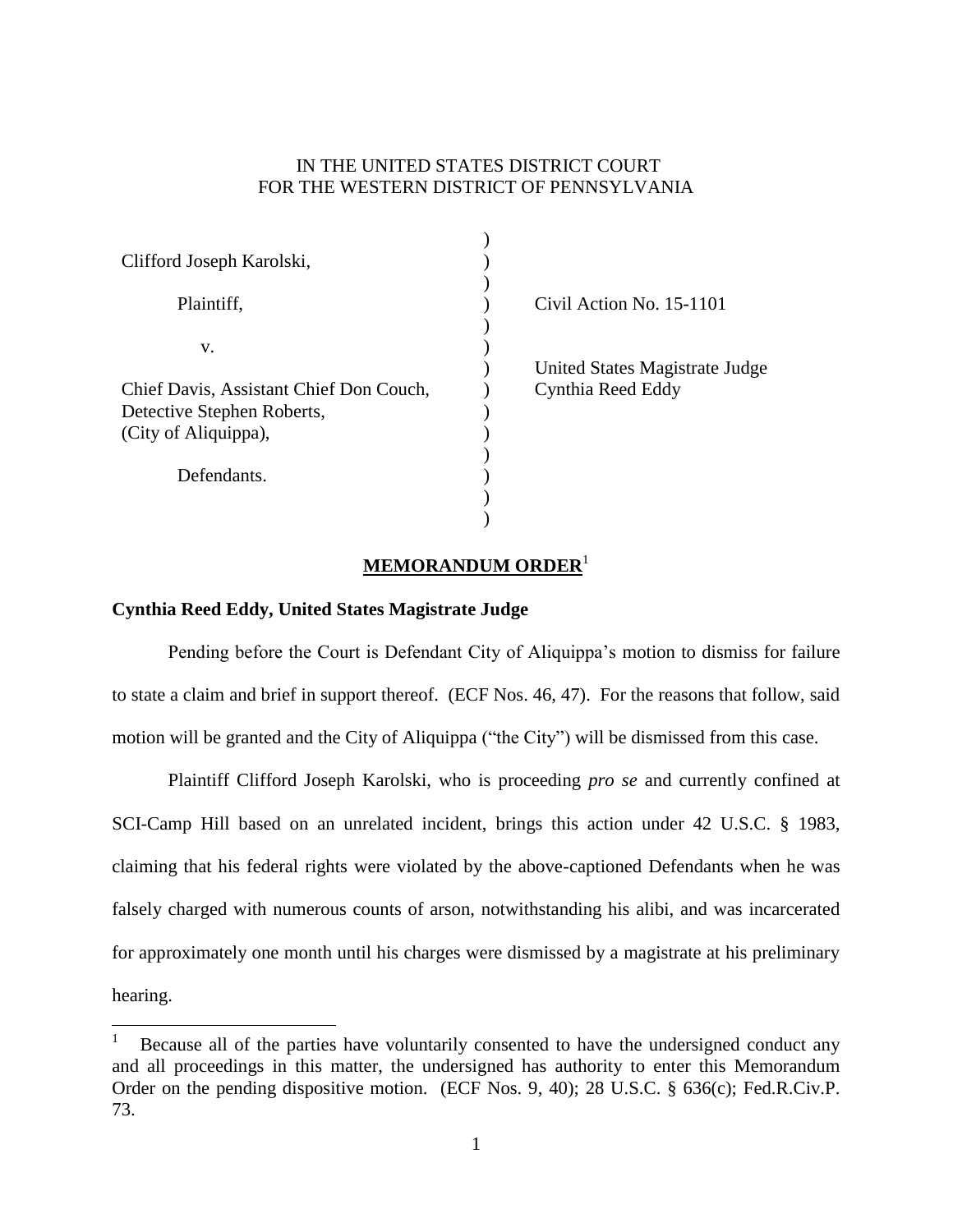On December 22, 2016, the Court entered a Memorandum Opinion and Order (ECF Nos. 41, 42) that dismissed, *inter alia*, all of Plaintiff's claims in his amended complaint against the City. $^2$  The Court allowed Plaintiff to file a second amended complaint with respect to his claims for wrongful arrest, malicious prosecution, and false imprisonment on or before January 20, 2017. The Court received Plaintiff's second amended complaint past that date on January 27, 2017, but it was dated January 19, 2017. (ECF No. 43). Accordingly, under the prisoner mailbox rule, the Court deems the second amended complaint to be timely filed. *See Pearson v. Sec'y Dep't of Corr.*, 775 F.3d 598, 600 n. 2 (3d Cir. 2015).

In filing his second amended complaint, it appears that Plaintiff may have abandoned his claims against the City because there are no specific factual allegations against it. This is not entirely clear, however, because he lists the City in the caption, but only in parentheses after the other individual Defendants. Nevertheless, even if Plaintiff is still attempting to pursue claims against the City, he has failed to state a facially plausible claim for relief. As the City argues in its motion to dismiss, there are no well-pleaded factual allegations that allow the Court to draw a reasonable inference that the City had in place an unconstitutional policy, practice, or custom that was the moving force behind the alleged constitutional violation. *See* (Br. in Supp. at 7-8). Instead, the second amended complaint only makes assertions against the individual Defendants: Davis, Couch, and Roberts. Therefore, there are insufficient allegations in the second amended complaint to state a claim for municipal liability against the City, *see Monell v. Dep't of Social Servs.*, 436 U.S. 658, 691-94 (1978), and the Court will grant the City's motion, which Plaintiff

 $\overline{a}$ 

<sup>2</sup> The Court also dismissed the Pennsylvania State Police and the Arson Division of the Pennsylvania State Police from the case pursuant to Eleventh Amendment immunity, and dismissed the following claims from the amended complaint with prejudice: failure to do due diligence; failure to be provided *Miranda* warnings; slander; deceit; misconduct; and wrongful incarceration.